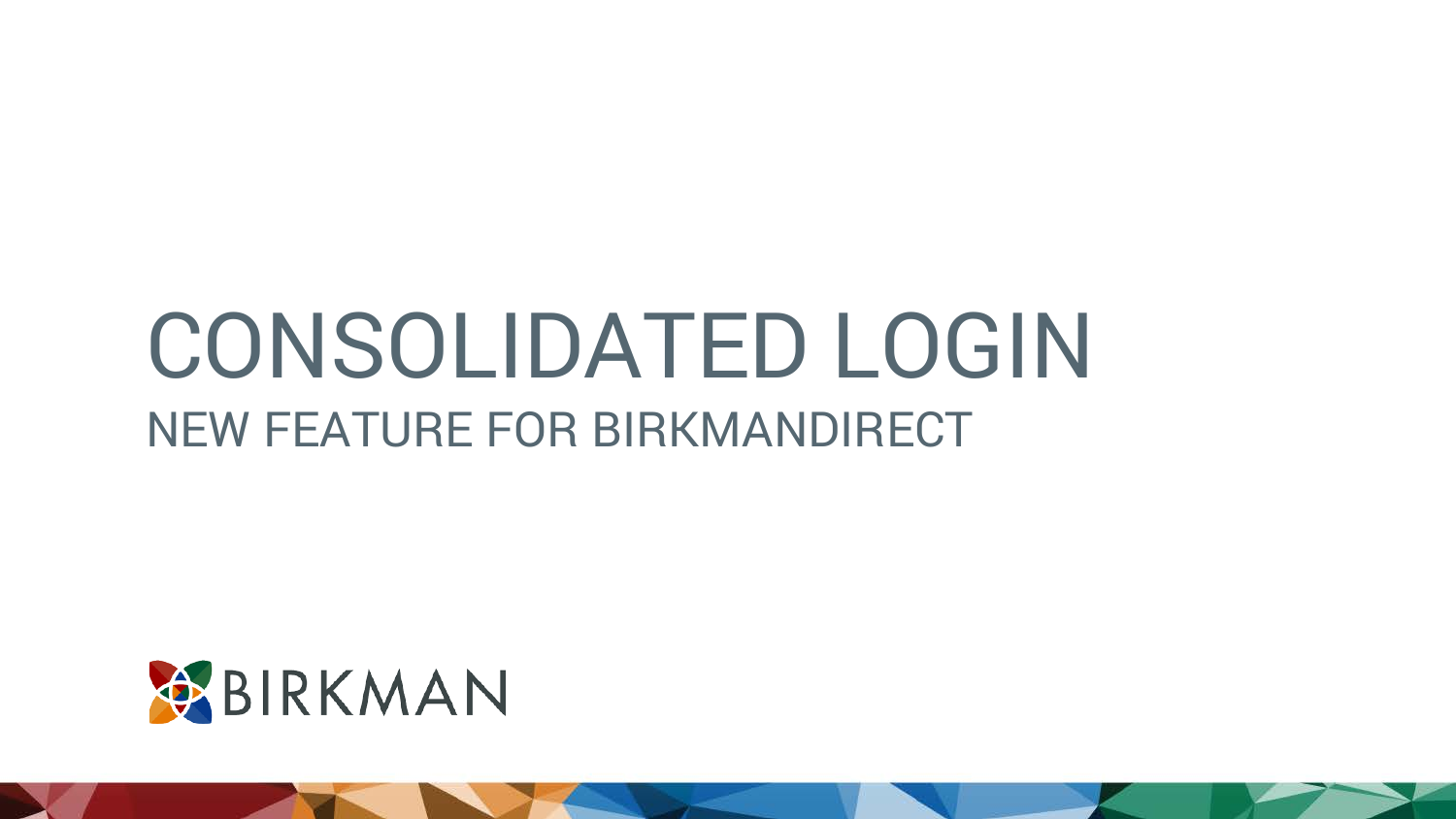### **WHAT IS CONSOLIDATED LOGIN?**



- **Consolidated Login is the ability to use one username and password to access all of your BDIRECT accounts.**
- This includes consolidating accounts that are varied in levels of access AND different companies:
	- Insights, Basics, Signature, etc.
	- A personal account and a corporate account.
	- Both access level and different companies.
- This is not an automated process. Customers will have to elect to consolidate and will have to go through several steps to consolidate.
- Consolidated Login will NOT consolidate access to the Birkman Learning System (BLS).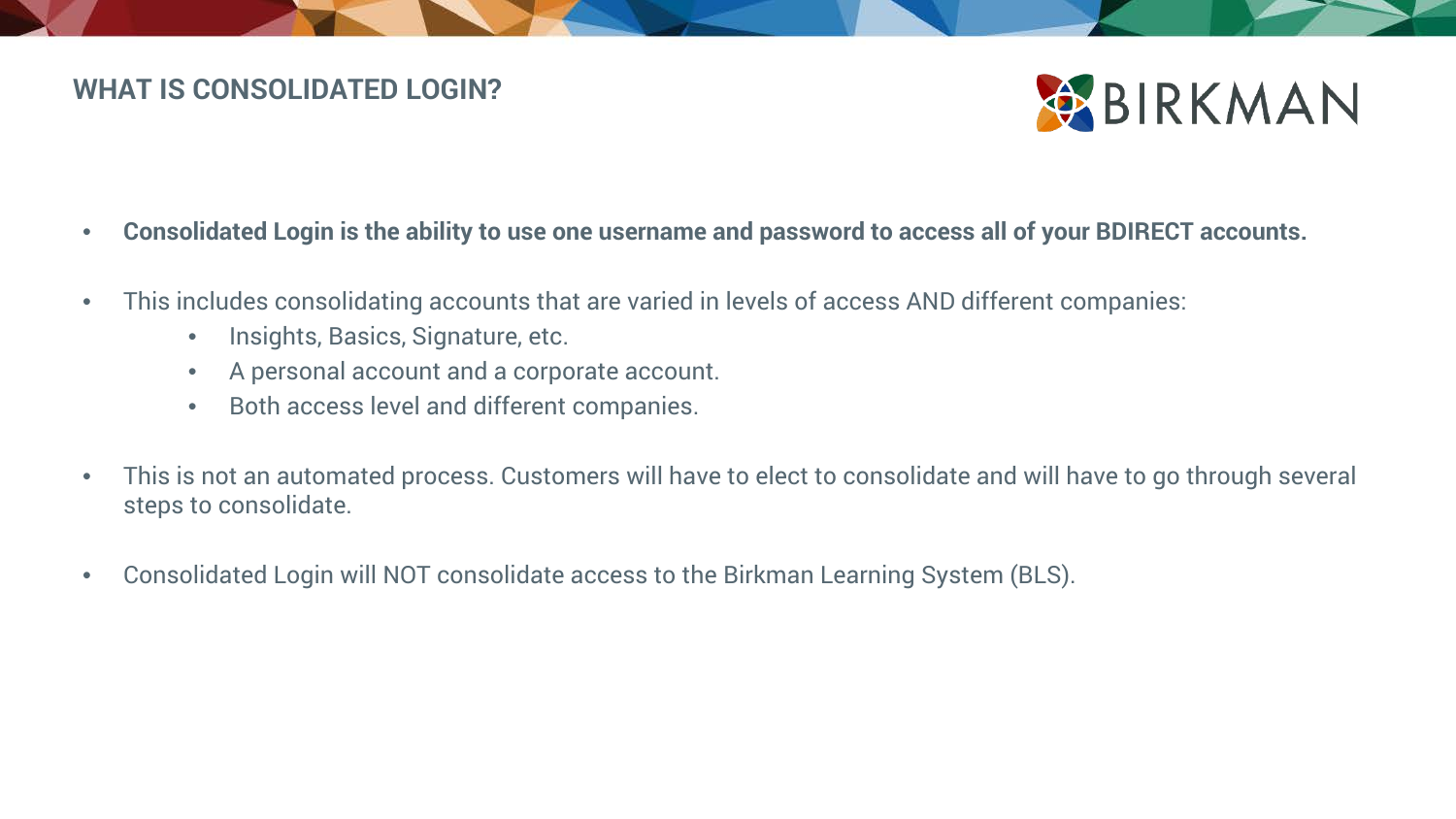### **CONSOLIDATED LOGIN ANNOUNCEMENT SCREEN** (STEP 1)



#### **Introducing Consolidated Logins!**

#### Who Should Consolidate?

If you currently have multiple BirkmanDirect login credentials - because you have various levels of report access, or you have both a personal account and a business account with us - you now have the option of consolidating them. This new feature allows you to use a single username and password to access every BirkmanDirect account that you currently login to separately. After you have consolidated your accounts, you will use your new consolidated credentials to login to BirkmanDirect. Your various accounts will be displayed on-screen. Select the desired account and continue using BirkmanDirect as usual. You can easily switch accounts by navigating back to the account display screen and selecting a different account.

If you have multiple logins AND you are not currently sharing your username and password with others and want to consolidate, click the Get Started button below.

#### Who Should Not Consolidate?

- 1. If you only have one BirkmanDirect account there is no need for you to consolidate.
- 2. If you have multiple login credentials but share usernames for any of them with other people, contact support@birkman.com so we can set up unique login credentials for each user. Then consolidation can be accomplished. Consolidation is unique to each person accessing the BirkmanDirect site.

Feel free to contact us at support@birkman.com at any point in the process if you have questions.



- Beginning November 7<sup>th</sup>, upon logging in on a BirkmanDirect account you will see this screen appear.
- It's important to read this screen carefully to determine if consolidation is "right" for you.
- If you do not want to have this screen display each time you log in, simply click the Do Not Display box.
- Clicking the **Get Started** button here sends you to a new screen shown on the next slide.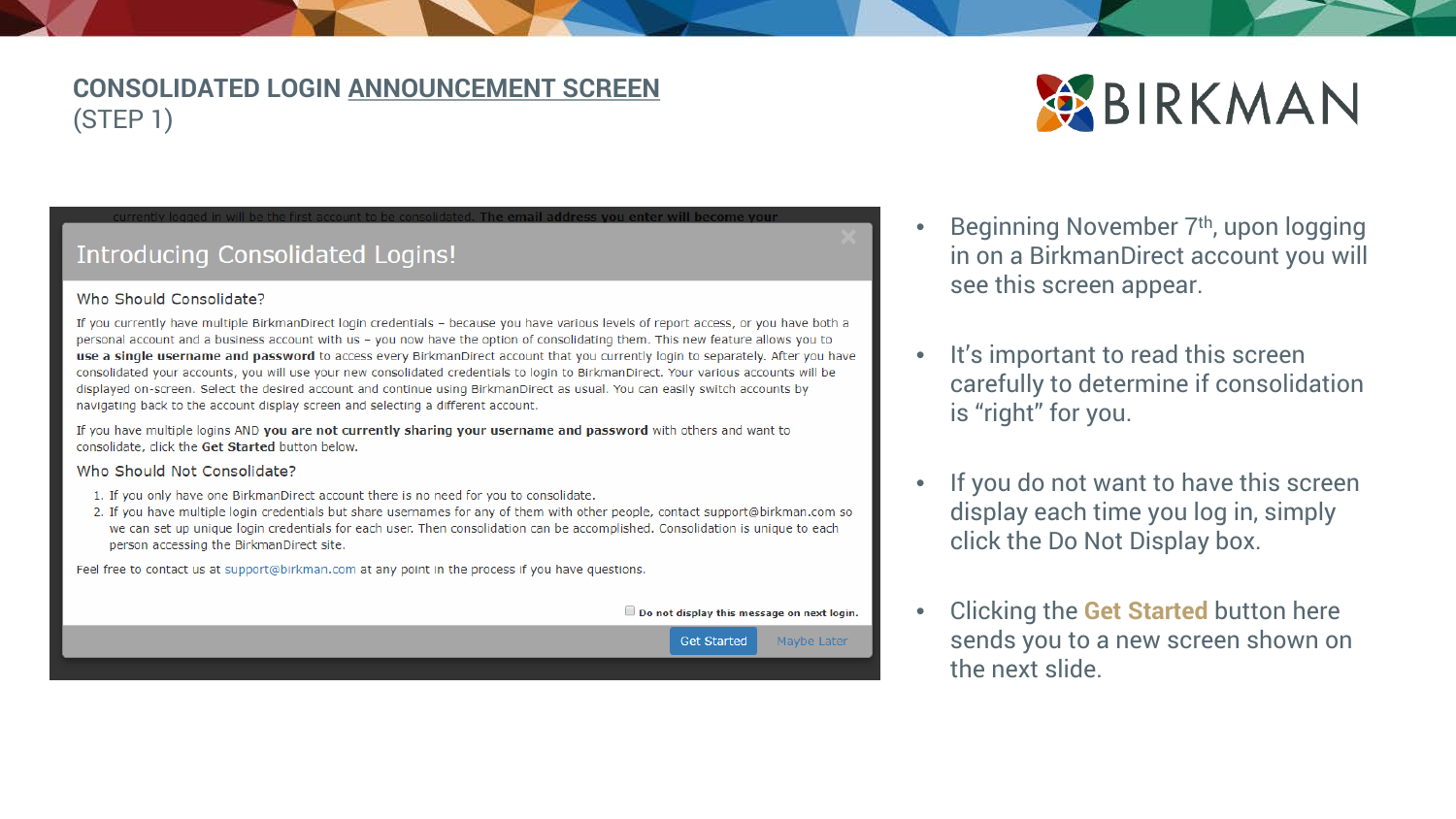#### **CONSOLIDATED LOGIN SET UP SCREEN** (STEP 2)



### Consolidated Login Setup

Please provide the information requested below to start consolidating your accounts. The account to which you are currently logged in will be the first account to be consolidated. The email address you enter will become your consolidated login username. Please make sure the email address is entered correctly and that it is your preferred contact email account for all consolidations. Once one account is consolidated, please use the consolidated account to request additional accounts to be consolidated.

| <b>First Name</b>                    | <b>Last Name</b>                     |
|--------------------------------------|--------------------------------------|
| <b>Email Address</b>                 | <b>Confirm Email Address</b>         |
| <b>Password</b>                      | <b>Confirm Password</b>              |
| <b>Account Username WHAT'S THIS?</b> | <b>Account Password WHAT'S THIS?</b> |
| jpublic                              | <b>Submit Request</b><br>Cancel      |

#### **Once you select to Get Started this screen will appear.**

- It's important to know that the email address you add here will become your permanent username for the consolidated account. You are also asked to create a new password for this consolidated account.
- **NOTE:** Your new password will need to contain 8 characters, including 1 uppercase letter, 1 lowercase letter, 1 number, and one special character (~!@#\$%^\*).
- The Account Username will be auto-filled with the account username you used when logging in when you started. You should add the password that relates to that account in the Account Password field.
- Click **Submit Request**.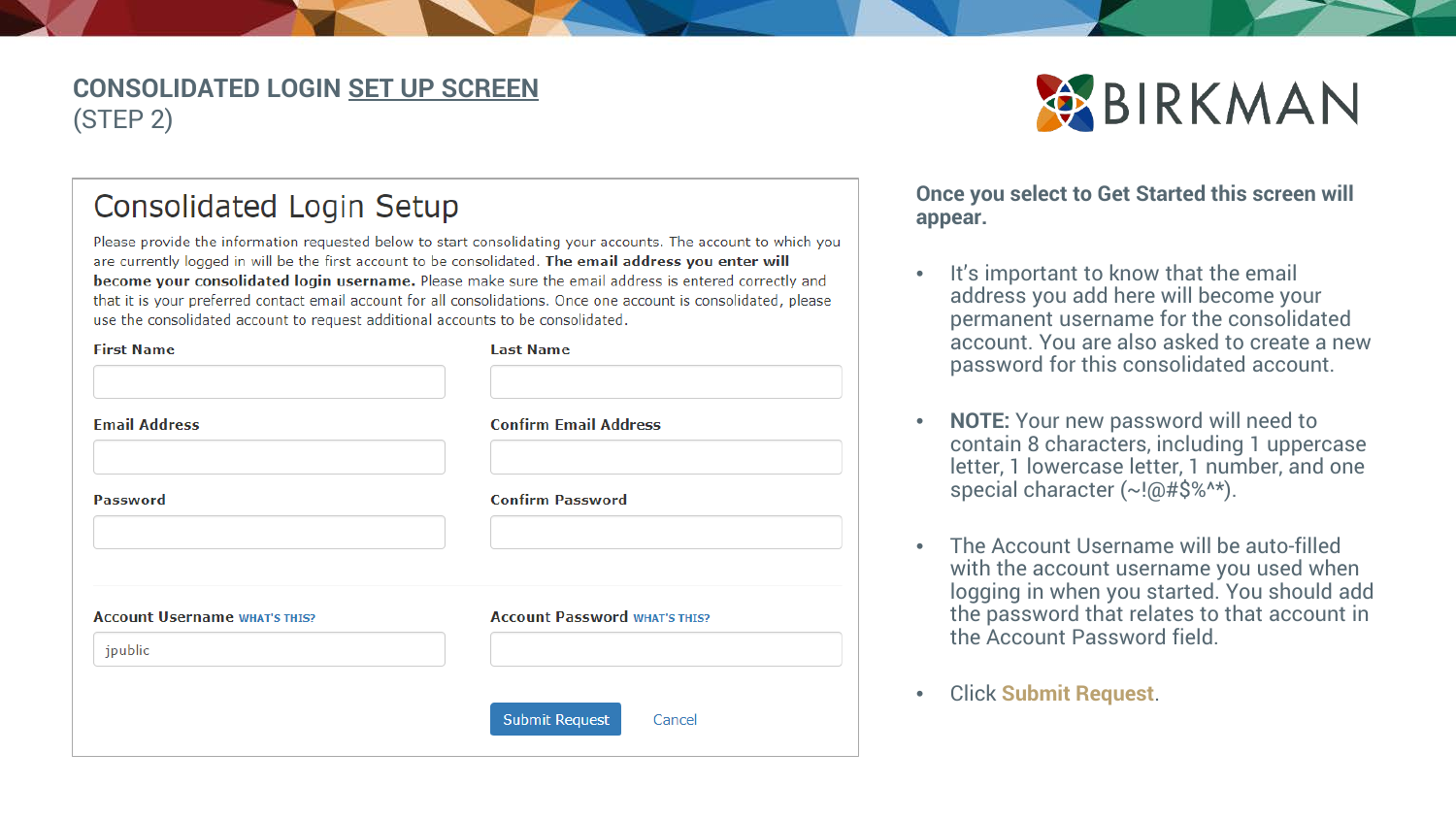### **CONSOLIDATED LOGIN CONFIRMATION** (STEP 2 - CONFIRMATION)

| <b>Consolidated Login Confirmation</b>                                                                                                                                                                                                                                                                                                                                                                                                                                                                                                                                             |                                  |
|------------------------------------------------------------------------------------------------------------------------------------------------------------------------------------------------------------------------------------------------------------------------------------------------------------------------------------------------------------------------------------------------------------------------------------------------------------------------------------------------------------------------------------------------------------------------------------|----------------------------------|
| An email has been sent to cbuckner@birkman.com requesting permission to consolidate the requested account. If this is<br>you, follow the instructions provided in the email to continue the consolidation process for this account. If this email<br>address is not yours, this indicates that there has been sharing of login credentials and you should contact<br>support@birkman.com for further instructions. If this email address is yours but is outdated or incorrect, you will also<br>need to contact support for assistance updating your email address in our system. |                                  |
|                                                                                                                                                                                                                                                                                                                                                                                                                                                                                                                                                                                    | <b>Continue to BirkmanDirect</b> |
| [Dev] Your request to consolidate your BirkmanDirect account has been received<br>Inbox x                                                                                                                                                                                                                                                                                                                                                                                                                                                                                          |                                  |
| 7:02 AM (3 minutes ago) $\frac{1}{2}$<br>support@birkman.com<br>$\qquad \qquad \Box$<br>$\lambda$ to me $\vert \mathbf{v} \vert$<br>Dear John Public,                                                                                                                                                                                                                                                                                                                                                                                                                              |                                  |
| This is an automated email from BirkmanDirect. A request to consolidate the account below has been sent to the<br>manager of this account:                                                                                                                                                                                                                                                                                                                                                                                                                                         |                                  |
| Email: xxxxxxxxxxxxxx@gmail.com<br>Username: jpublic                                                                                                                                                                                                                                                                                                                                                                                                                                                                                                                               |                                  |
| Once the manager approves your request, you will receive an email with further instructions.                                                                                                                                                                                                                                                                                                                                                                                                                                                                                       |                                  |

Thank you,

BirkmanDirect Automated Email System

This is an automatically generated email sent to you by Birkman International Client Relations to provide important information about your account and/or online products and services for which you are registered. Replies to this email will not be received by Birkman. Birkman will never ask for sensitive information through email. If you have any concerns that this or any email is a phishing email, please open a new window in your web browser and type in the URL https://direct.birkman.com and log in to your online account for more information, or contact Birkman International directly.



#### **Once you click submit request, three things happen:**

1) You will see a screen confirming a request has been sent by email.

2) An email is sent to the address you just added confirming the request.

3) An email is sent to the manager associated with that account/login.

- Most times these two emails will go to the same email address, it is only when a different email address is associated with the account for which you have logged in on that the messages will be sent to different addresses.
- Varying email addresses can occur for several reasons:
	- You have used multiple emails in doing business with Birkman.
	- We do not have current contact information for you.
	- You are sharing login credentials, possibly without knowing it.
- You may require Birkman support in updating the records while others may be fine for you as both email addresses are current email addresses for you.
- Contact support@Birkman.com if you have questio[ns, or if you need to upda](mailto:support@Birkman.com)te your records.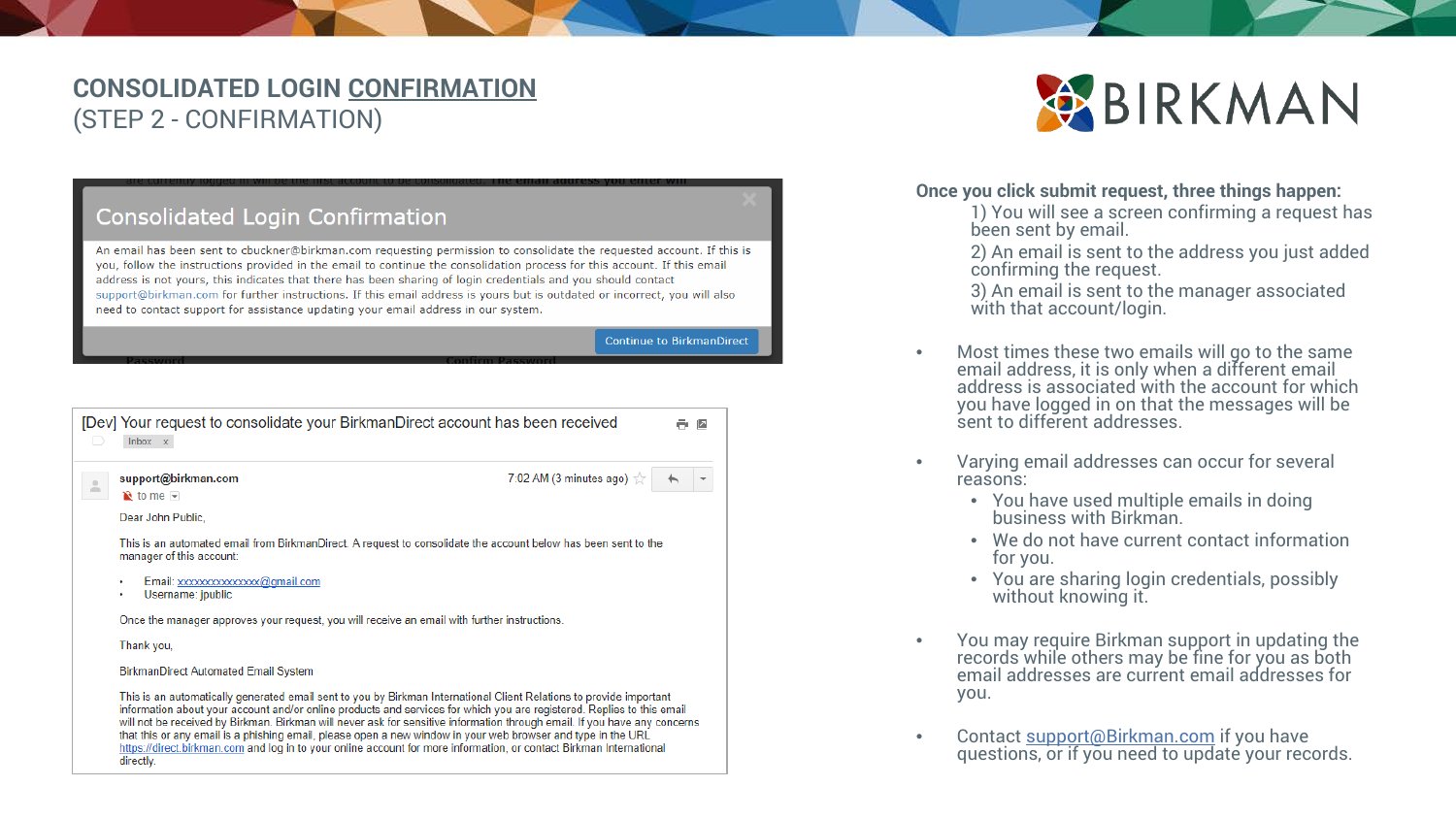#### **CONSOLIDATED LOGIN APPROVAL** (STEP 3)



#### support@birkman.com

Tue 10/17/2017 7:02 AM

[Dev] A request to consolidate your BirkmanDirect account has been made

Carol Buckne

#### Dear cbuckner@birkman.com,

This is an automated email from BirkmanDirect. A request has been made to consolidate the following account with a Birkman Consolidated Login.

- Account #: 5127000  $\bullet$
- Account Name: Public Consolidation
- Account Username: jpublic  $\bullet$

Consolidated Logins allow users to use a single username and password to access every BirkmanDirect account that they currently login to separately. Once consolidated, users can easily switch accounts by navigating back to their account display screen and selecting a different account.

Please click on the link below to allow or deny John Public (cbuckner@birkman.com) to consolidate the account:

https://uatdirect.birkman.com/nologin/authorize.php?authKey=A6C3880B-33B3-E711-80CA-000C299591BD

Thank you,

BirkmanDirect Automated Email System

This is an automatically generated email sent to you by Birkman International Client Relations to provide important information about your account and/or online products and services for which you are registered. Replies to this email will not be received by Birkman. Birkman will never ask for sensitive information through email. If you have any concerns that this or any email is a phishing email, please open a new window in your web browser and type in the URL https://direct.birkman.com and log in to your online account for more information, or contact Birkman International directly.



**Once you see the confirmation screen you can continue to BDirect, or you can immediately go to your email account to begin the consolidation process.**

- Account information will be included in the request to consolidate email. This email has gone to the Birkman consultant who is linked to the original username and password for this account. If that is you, you should **click on the link** included in the email to proceed.
- If, however, you do not receive this email, it is likely a different email is associated with this account. Please check other email addresses you have to make sure the email was not sent to another account.
- If you still don't receive the request email it is likely you are sharing login credentials with someone else; or, Birkman has outdated information for you.
- Please contact our support staff for assistance. You can call 713-623-2760 or email us at support@birkman.com.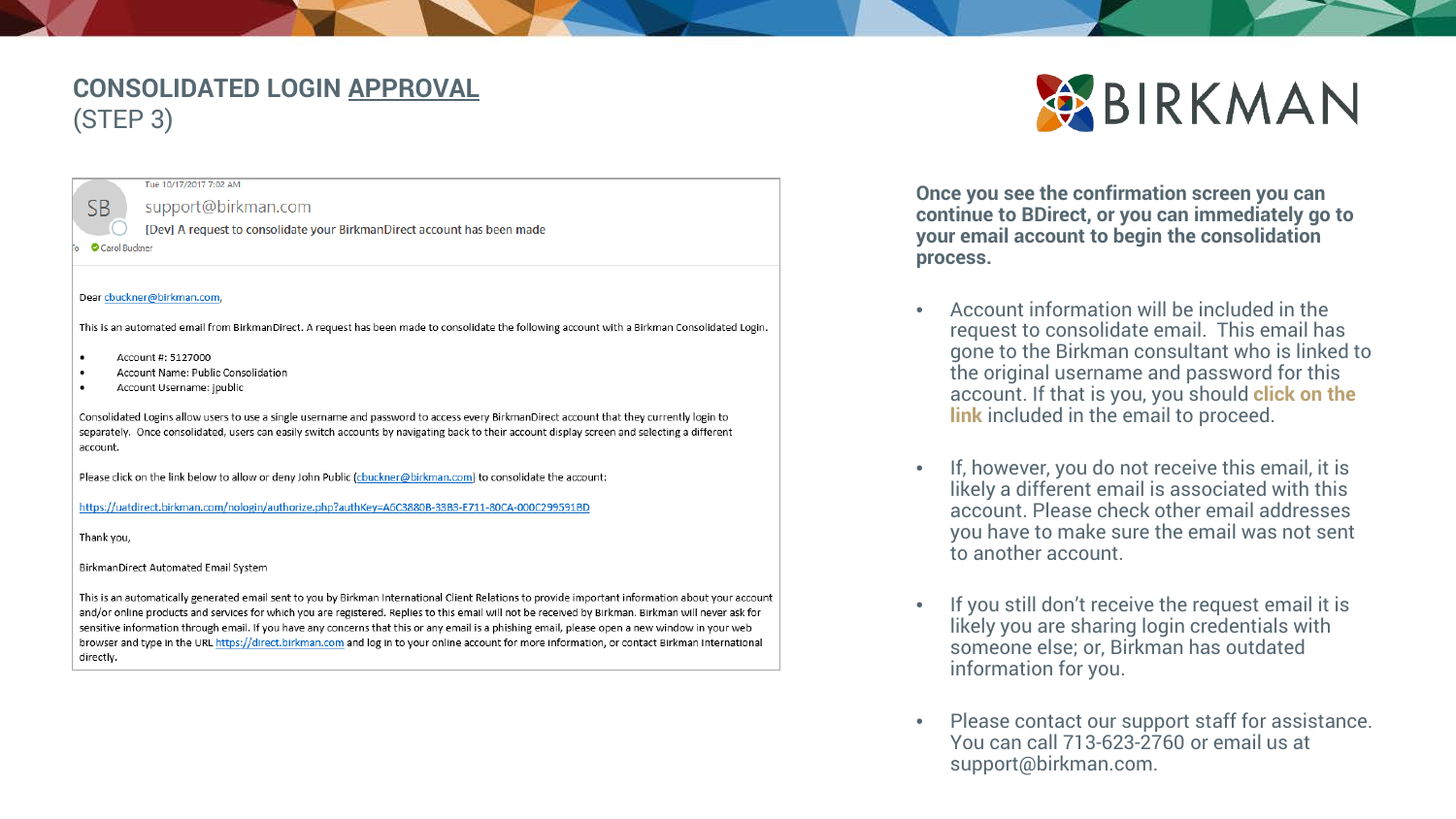### **CONSOLIDATED LOGIN APPROVAL** (STEP 3 - CONFIRMATION)

#### Tue 10/17/2017 7:18 AM

support@birkman.com

[Dev] Thank you for confirming consolidation of your BirkmanDirect account

Carol Buckner

**SB** 

#### Dear cbuckner@birkman.com,

This is an automated email from BirkmanDirect. This email is to provide proof of record that the following account has been approved for consolidation into a single login for John Public:

- Account #: 5127000  $\bullet$
- Account Name: Public Consolidation

Please retain this email for your records.

Thank you,

BirkmanDirect Automated Email System

This is an automatically generated email sent to you by Birkman International Client Relations to provide important information about your account and/or online products and services for which you are registered. Replies to this email will not be received by Birkman. Birkman will never ask for sensitive information through email. If you have any concerns that this or any email is a phishing email, please open a new window in your web browser and type in the URL https://direct.birkman.com and log in to your online account for more information, or contact Birkman International directly.

BIRKMAN

Another email is generated and sent as a record of the confirmation. Keep this email as a record of your confirmation.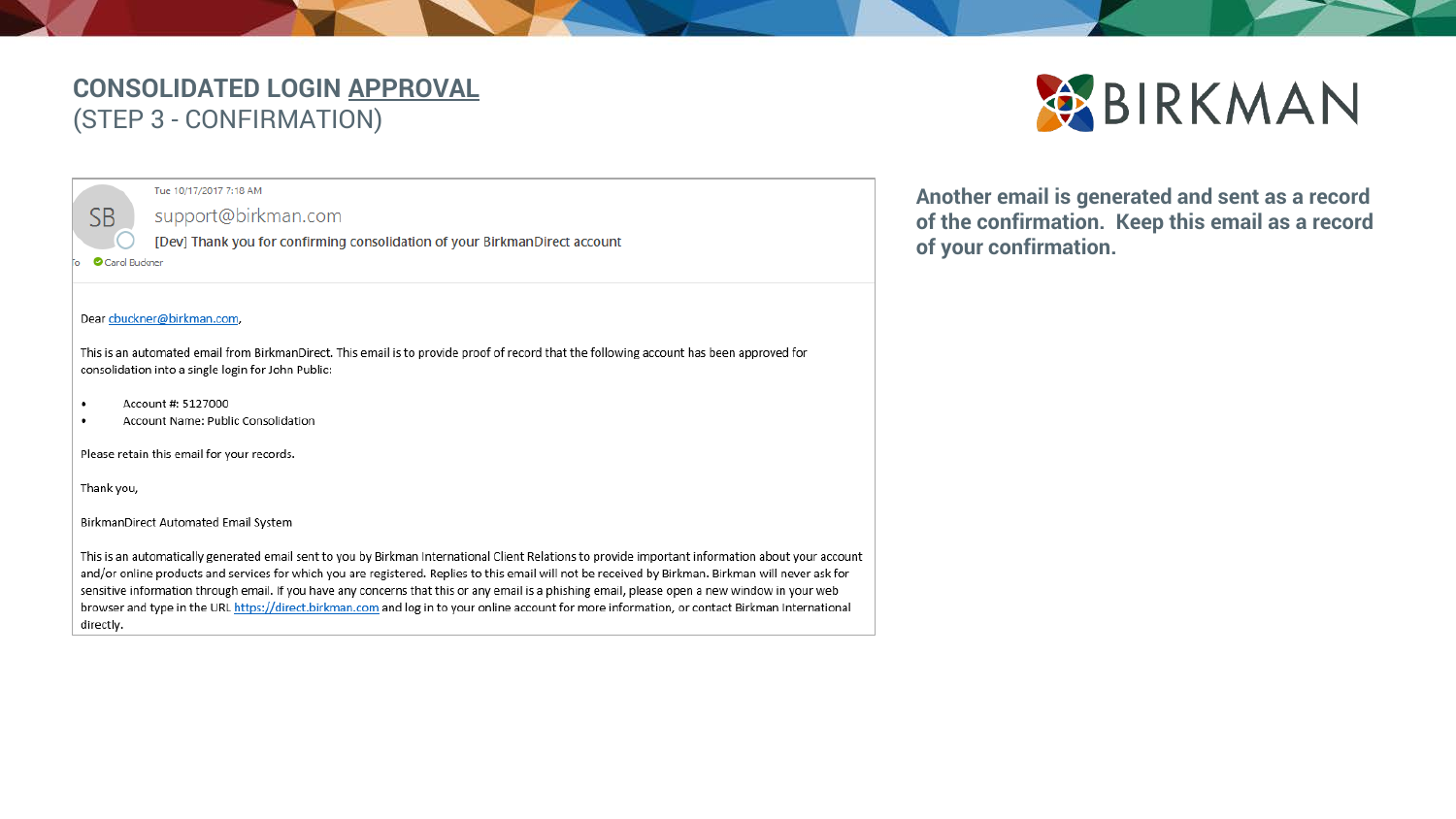#### **CONSOLIDATED LOGIN APPROVAL** (STEP 4)

| Consolidate your BirkmanDirect Account                                                                                                                                                                    |
|-----------------------------------------------------------------------------------------------------------------------------------------------------------------------------------------------------------|
| A request has been made to consolidate the following account with a Birkman Consolidated Login.<br>Account $\#: 5127000$<br><b>Account Name: Public Consolidation</b><br><b>Account Username:</b> jpublic |
| Please choose from the following options:                                                                                                                                                                 |
| Confirm<br>Deny                                                                                                                                                                                           |
|                                                                                                                                                                                                           |





**Once you click on the link in the email, the following screen will appear. Click Confirm, and a pop-up window will briefly appear thanking you for confirming the request.**

- You are then redirected to the BDirect login screen.
- **LOG IN USING THE NEWLY CREATED USERNAME (email address) AND PASSWORD**

**NOTE:** In the case that your request is denied, please refer to Slide 18.

**NOTE:** At this point, **the first account has been consolidated.**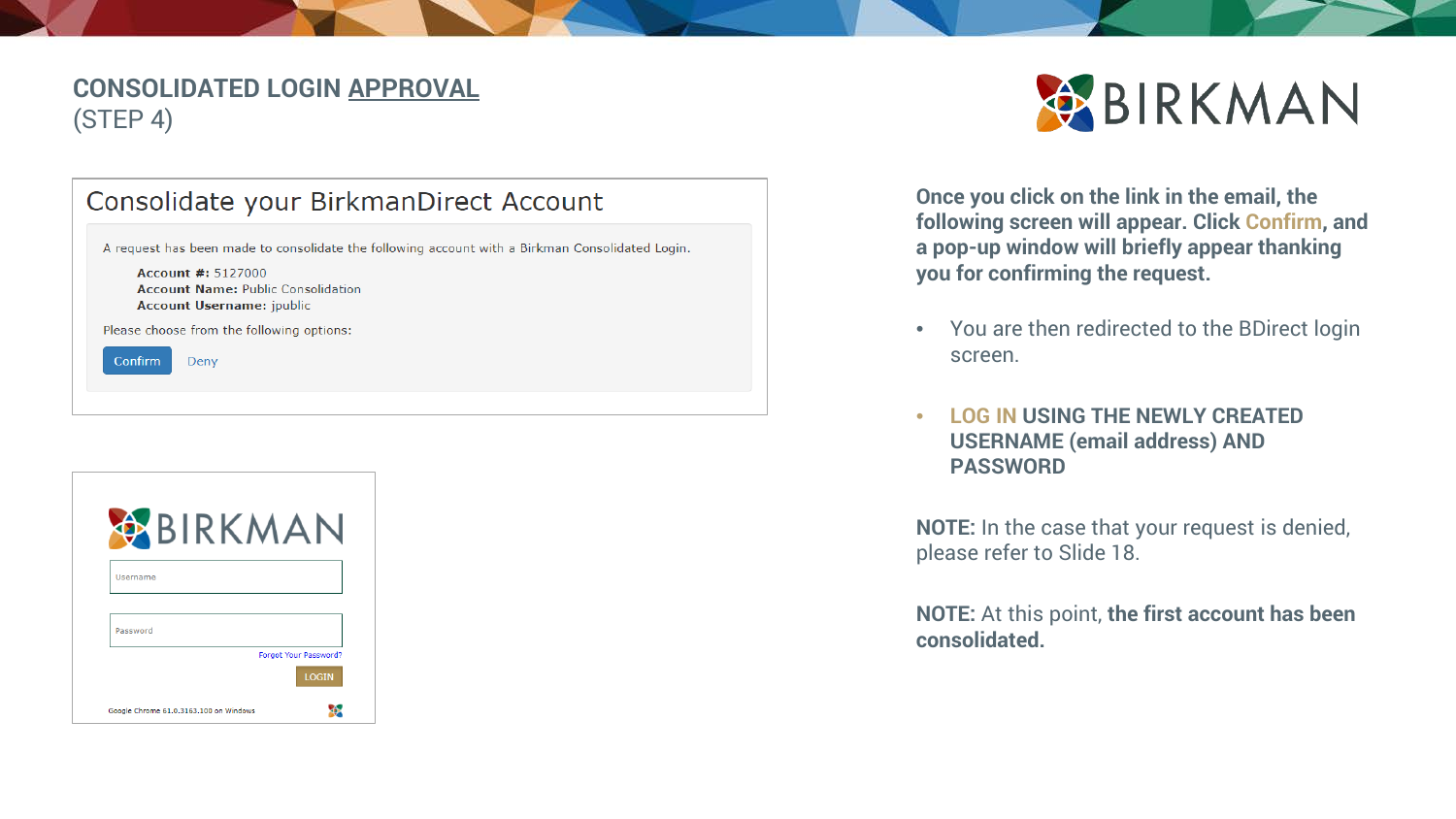### **CONSOLIDATED LOGIN** (STEP 5)





**On the home screen of BDirect there is a new option under "My Account" which is on the right side of the screen. That new option is "Consolidated Logins".**

- Even if you have chosen not to see the initial explanation page upon logging in, this option remains so you can elect to consolidate at any time.
- If you click the **Consolidated Login** option you will be taken to a new screen that shows any consolidated accounts and/or accounts that are pending consolidation.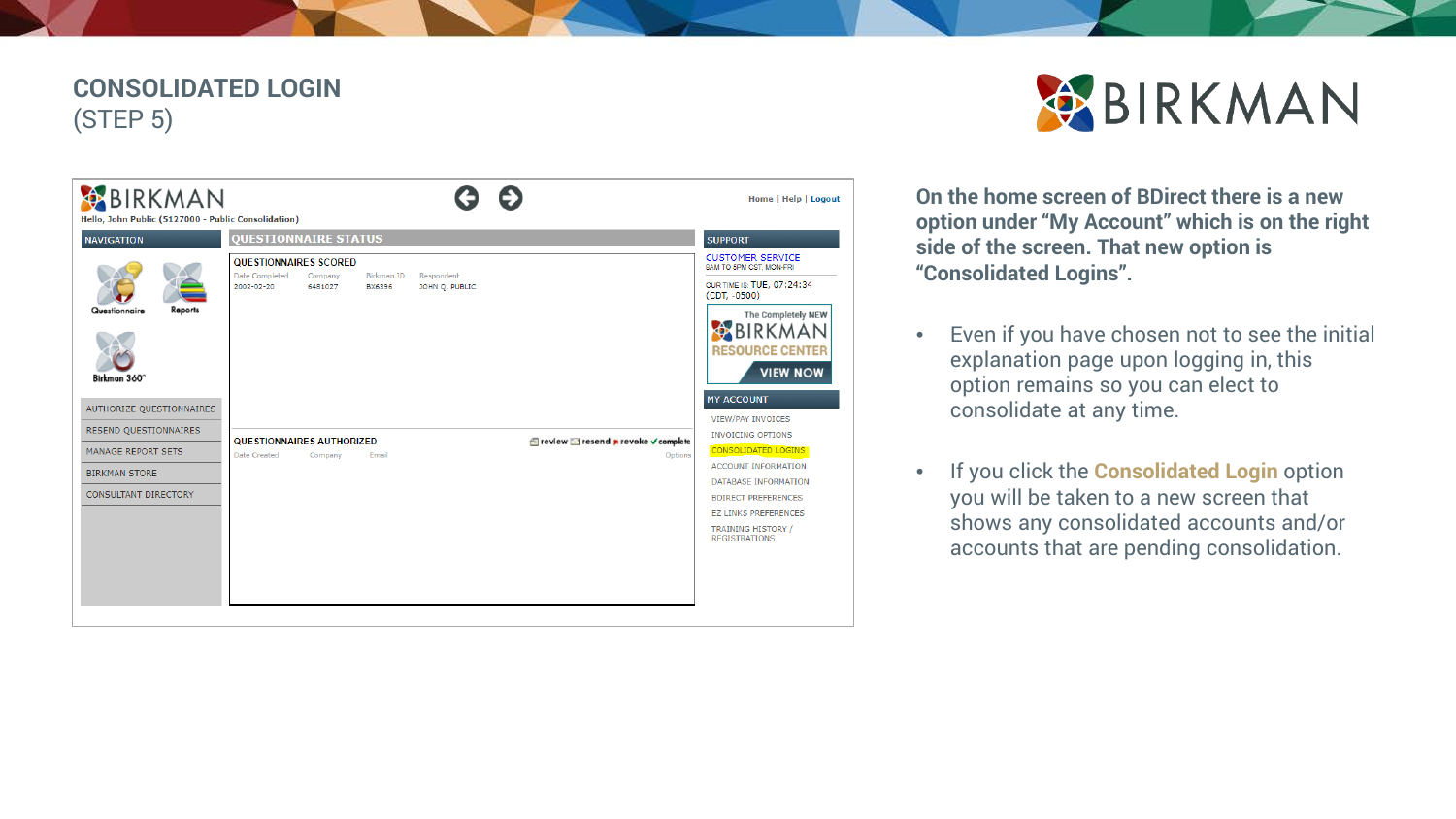### **CONSOLIDATED LOGIN** (STEP 6)





**Notice that at this point only one account is showing – only one account has been consolidated, or is in the process of being consolidated.**

- In this example, the status shows approved since we have already confirmed approval.
- You will also notice that the status shows as being logged in on this account currently (and is greyed out) and the Remove Account option is greyed out – you cannot remove an account if you are currently logged in on that account.

**If interested in adding additional accounts, continue with the steps presented in the following slides.**

• To initiate the process for your other accounts you should click the "**Add Login**" button from the Consolidated Logins screen. Otherwise, the consolidation process is complete.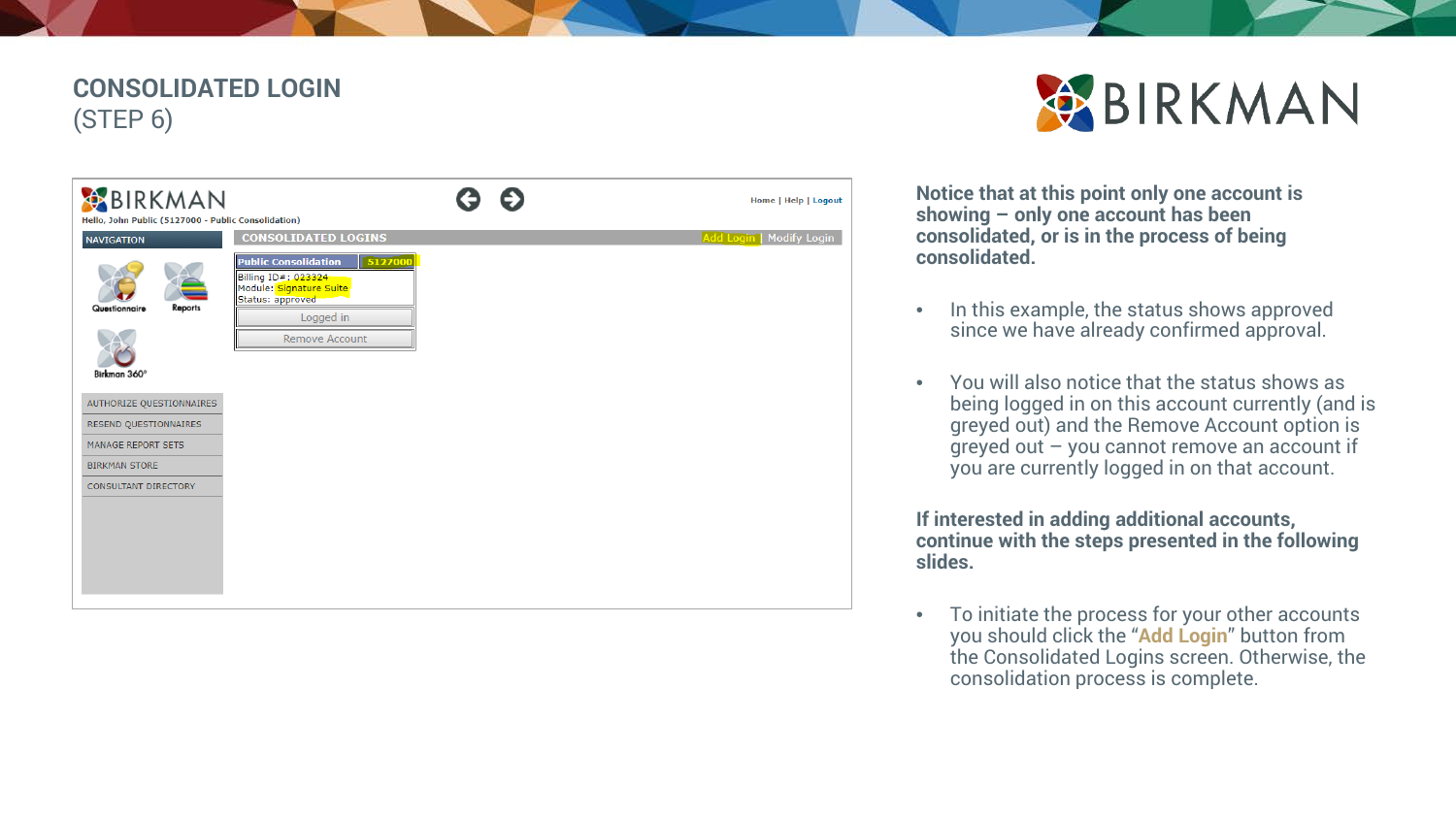### **CONSOLIDATED LOGIN** (STEP 7)

| BIRKMAN<br>Hello, John Public (5127000 - Public Consolidation)                   | <b>Home   Help   Logout</b>                                                                                                                                                                                                                                                                                                                                                                                                                                                                                                                                                                                                                                                                                                                                                                                                     |
|----------------------------------------------------------------------------------|---------------------------------------------------------------------------------------------------------------------------------------------------------------------------------------------------------------------------------------------------------------------------------------------------------------------------------------------------------------------------------------------------------------------------------------------------------------------------------------------------------------------------------------------------------------------------------------------------------------------------------------------------------------------------------------------------------------------------------------------------------------------------------------------------------------------------------|
| <b>NAVIGATION</b><br><b>Reports</b><br>Questionnaire                             | ADD AN ACCOUNT TO CONSOLIDATE<br>Please enter your current username and password for an account you want to consolidate and click Submit Request. A confirmation<br>email will be sent to you confirming your request.<br>A separate email will be sent to the email address that Birkman has on file for the requested account (this email may go to you, as<br>well) containing instructions for allowing the consolidation to occur. Once permission has been granted you will receive another email<br>letting you know your request has been approved and the account will be consolidated. The next time you log in using your new<br>"consolidated login credentials" you will see that account on your account display screen.<br>You will need to take this step for each account/login you would like to consolidate. |
| Birkman 360°<br>AUTHORIZE OUESTIONNAIRES<br>RESEND QUESTIONNAIRES                | Username (Account to<br><b>O</b> Password (Account to<br>Consolidate)<br>Consolidate)<br>ipublicbod<br>                                                                                                                                                                                                                                                                                                                                                                                                                                                                                                                                                                                                                                                                                                                         |
| <b>MANAGE REPORT SETS</b><br><b>BIRKMAN STORE</b><br><b>CONSULTANT DIRECTORY</b> | Submit Request<br>Cancel                                                                                                                                                                                                                                                                                                                                                                                                                                                                                                                                                                                                                                                                                                                                                                                                        |
|                                                                                  |                                                                                                                                                                                                                                                                                                                                                                                                                                                                                                                                                                                                                                                                                                                                                                                                                                 |



**Once you click "Add Login," you are then directed to a screen that asks for the username and password for an account you would like to consolidate. Enter the username and password for the new account.**

- For example, in the screen shown previously you will notice that I have consolidated a Signature Suite account (full access) with an account number of 5127000.
- Now I am requesting to have my Insights or BOD account consolidated by adding the username and password associated with that BOD/Insights account.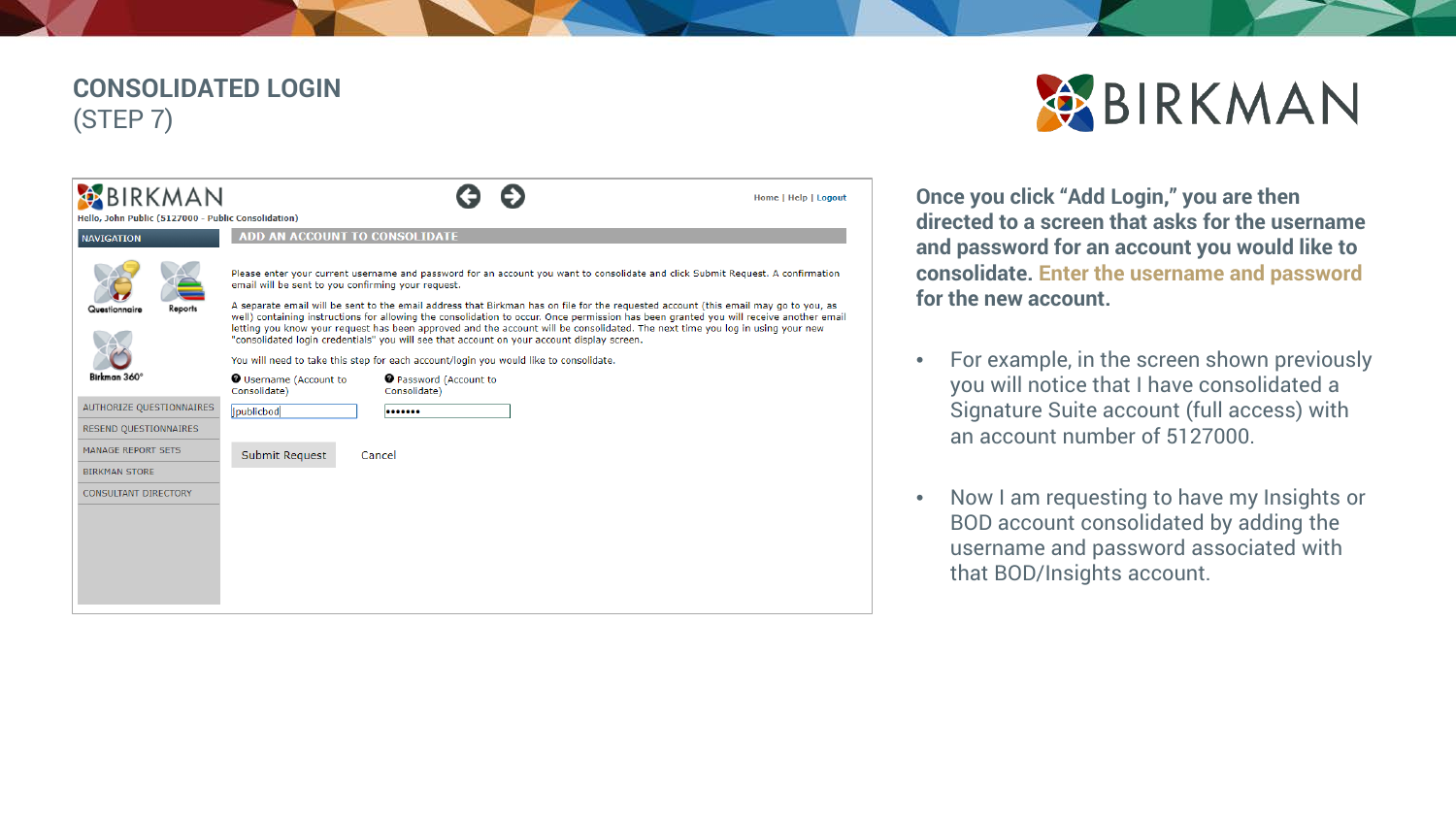### **CONSOLIDATED LOGIN SECOND ACCOUNT** (STEP 8)





**Once you have entered the username and password click "Submit Request". A quick confirmation statement will appear at the top of the screen, and you will be taken back to the Consolidated Logins screen.** 

- A new account has been added on the Consolidated Logins screen with the status as listed as Pending.
- You will also see an option to resend the confirmation request if needed.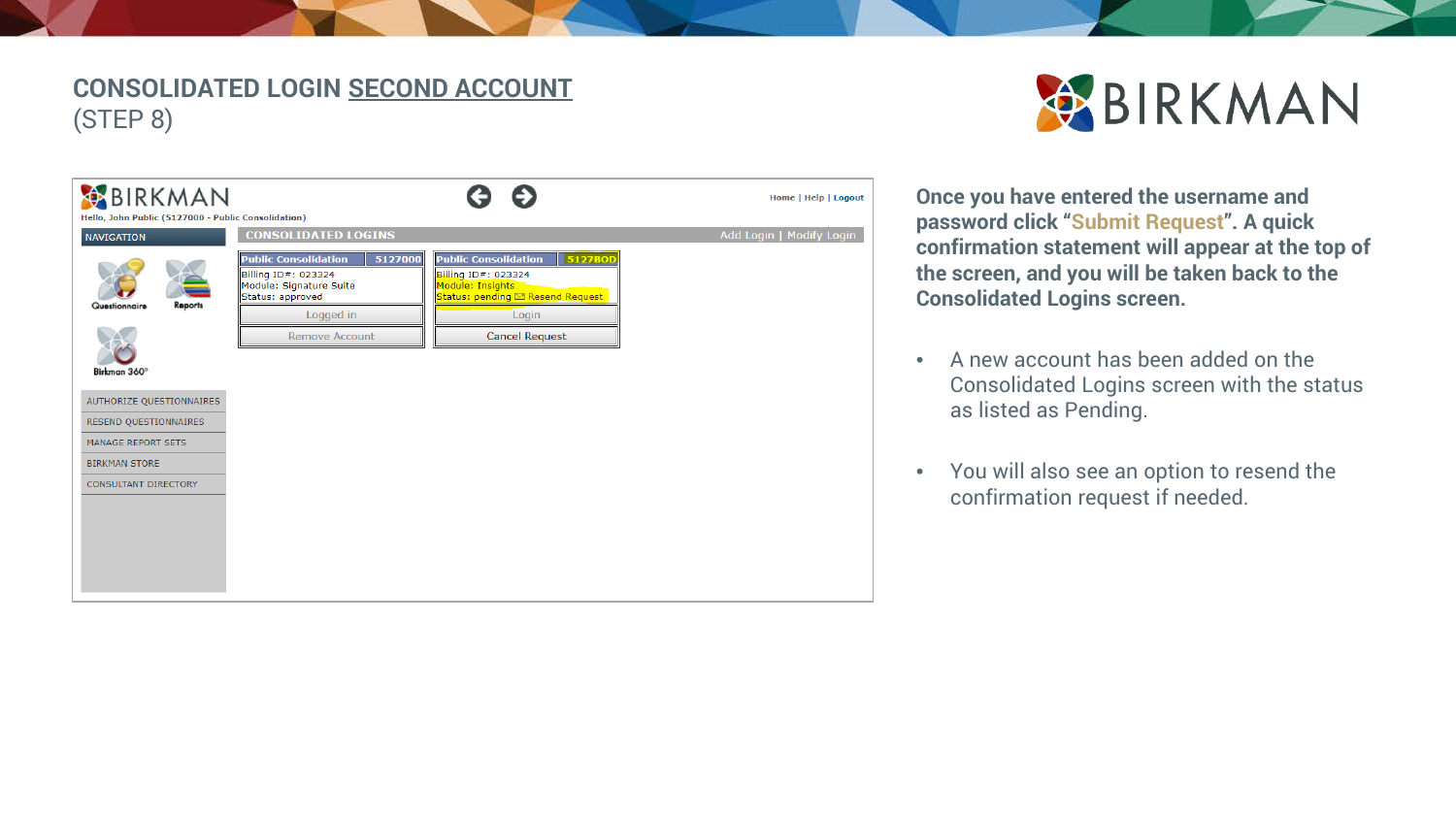### **CONSOLIDATED LOGIN SECOND ACCOUNT** (STEP 8 - CONFIRMATION)

7:40 AM (1 hour ago)  $\frac{1}{2}$ 

#### $\triangle$  $\mathbf{R}$  to me  $\boxed{\mathbf{L}}$

support@birkman.com

Dear John Public.

This is an automated email from BirkmanDirect. A request to consolidate the account below has been sent to the manager of this account:

- Email: xxxxxxx@birkman.com
- Username: jpublicbod
- $\cdots$

Once the manager approves your request, you will receive an email with further instructions.

Thank you,

#### **BirkmanDirect Automated Email System**

This is an automatically generated email sent to you by Birkman International Client Relations to provide important information about your account and/or online products and services for which you are registered. Replies to this email will not be received by Birkman. Birkman will never ask for sensitive information through email. If you have any concerns that this or any email is a phishing email, please open a new window in your web browser and type in the URL https://direct.birkman.com and log in to your online account for more information, or contact Birkman International directly.

Again, two emails will be sent, one to you, the requestor, which will go to the email address you used for consolidation.

BIRKMAN

This is a confirmation of the request.  $\bullet$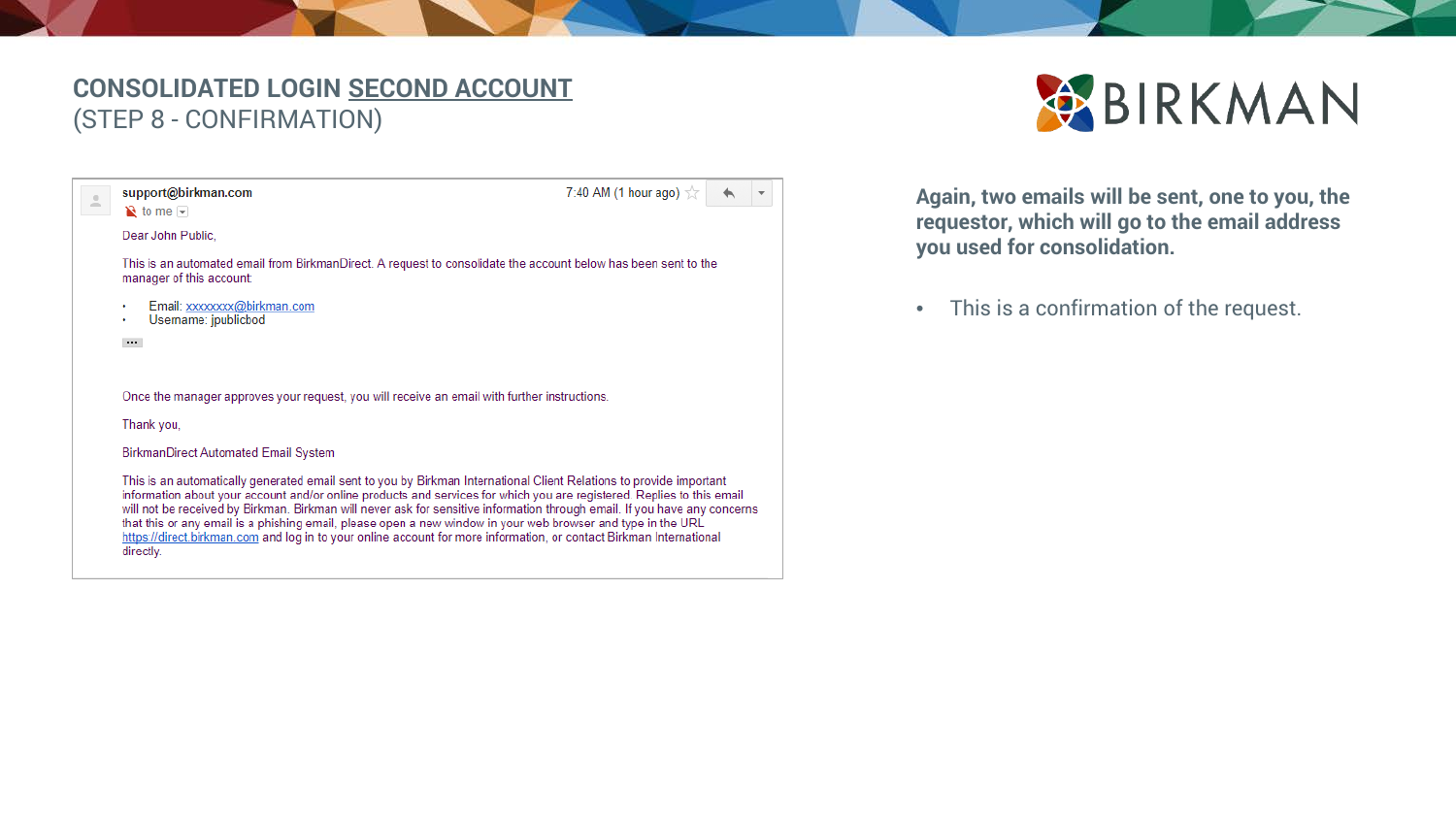### **CONSOLIDATED LOGIN SECOND ACCOUNT**  $(STEP 9)$



#### support@birkman.com

Tue 10/17/2017 7:40 AM

[Dev] A request to consolidate your BirkmanDirect account has been made

Carol Buckner

#### Dear cbuckner@birkman.com.

This is an automated email from BirkmanDirect. A request has been made to consolidate the following account with a Birkman Consolidated Login.

- Account #: 5127BOD
- Account Name: Public Consolidation
- Account Username: jpublicbod

Consolidated Logins allow users to use a single username and password to access every BirkmanDirect account that they currently login to separately. Once consolidated, users can easily switch accounts by navigating back to their account display screen and selecting a different account.

Please click on the link below to allow or deny the following user to consolidate the account:

John Public - carolannbuckner@gmail.com

https://uatdirect.birkman.com/nologin/authorize.php?authKey=945E024C-38B3-E711-80CA-000C299591BD

Thank you,

BirkmanDirect Automated Email System

This is an automatically generated email sent to you by Birkman International Client Relations to provide important information about your account and/or online products and services for which you are registered. Replies to this email will not be received by Birkman. Birkman will never ask for sensitive information through email. If you have any concerns that this or any email is a phishing email, please open a new window in your web browser and type in the URL https://direct.birkman.com and log in to your online account for more information, or contact Birkman International directly.



As for the first consolidated account, the second email goes to the consultant listed in Birkman records as being associated with that account.

**Click the link included in this email to**  $\bullet$ approve the consolidation request.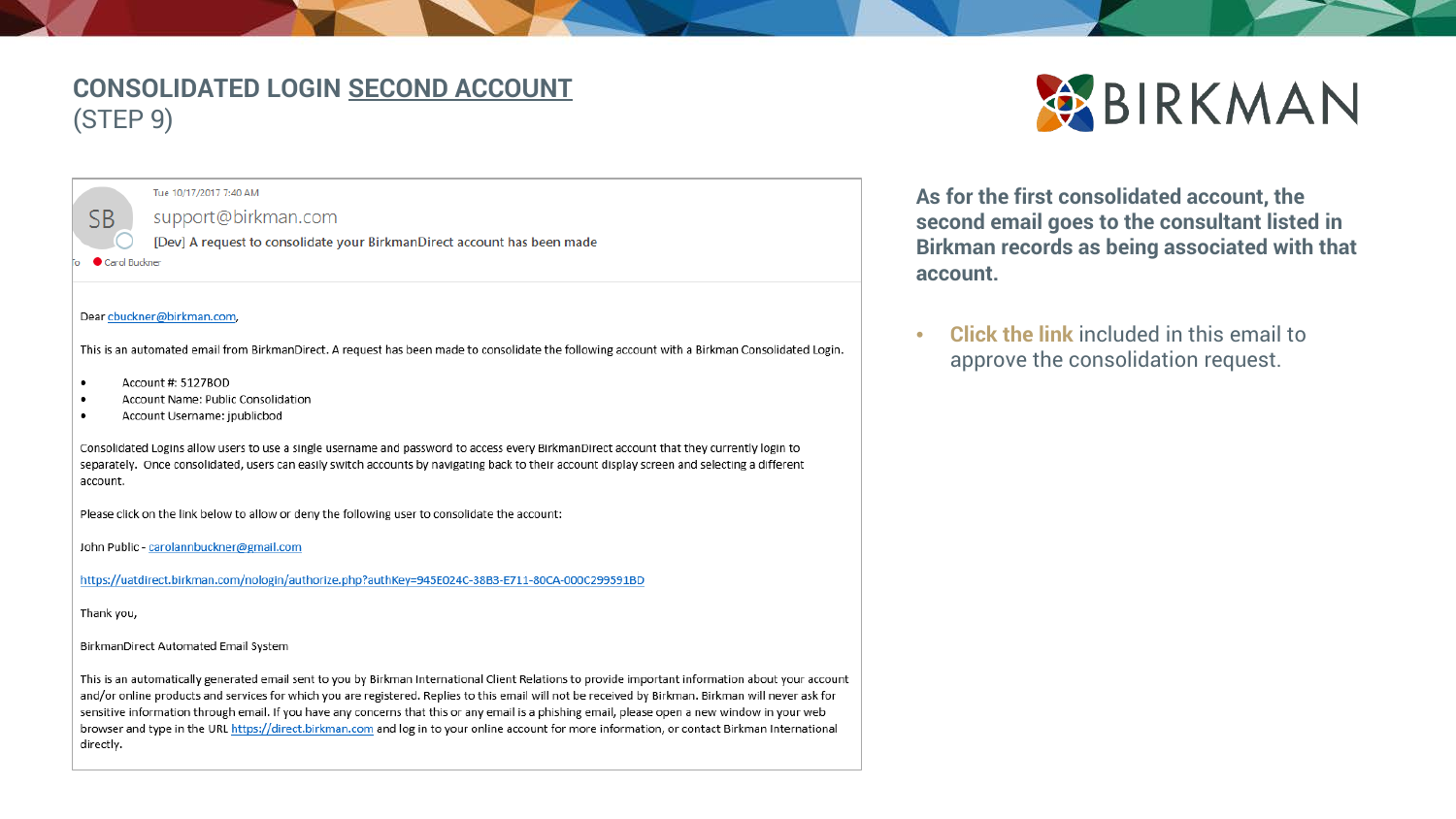### **CONSOLIDATED LOGIN SECOND ACCOUNT** (STEP 10)

| Consolidate your BirkmanDirect Account                                                                                                                                                                           |
|------------------------------------------------------------------------------------------------------------------------------------------------------------------------------------------------------------------|
| A request has been made to consolidate the following account with a Birkman Consolidated Login.<br><b>Account #: 5127BOD</b><br><b>Account Name: Public Consolidation</b><br><b>Account Username:</b> jpublicbod |
| Please choose from the following options:                                                                                                                                                                        |
| Confirm<br>Deny                                                                                                                                                                                                  |
|                                                                                                                                                                                                                  |

**Once you have accessed the link a new screen will appear asking you to approve or deny the request.**

BIRKMAN

- Note: This is the same process as for the first account to be consolidated; but, it was initiated through the Consolidation Login screen rather than logging in on the second account and initiating from there.
- **IMPORTANT:** Once you have consolidated one account, ONLY consolidate additional accounts through this method. DO NOT login directly to another unconsolidated account and start the process from there.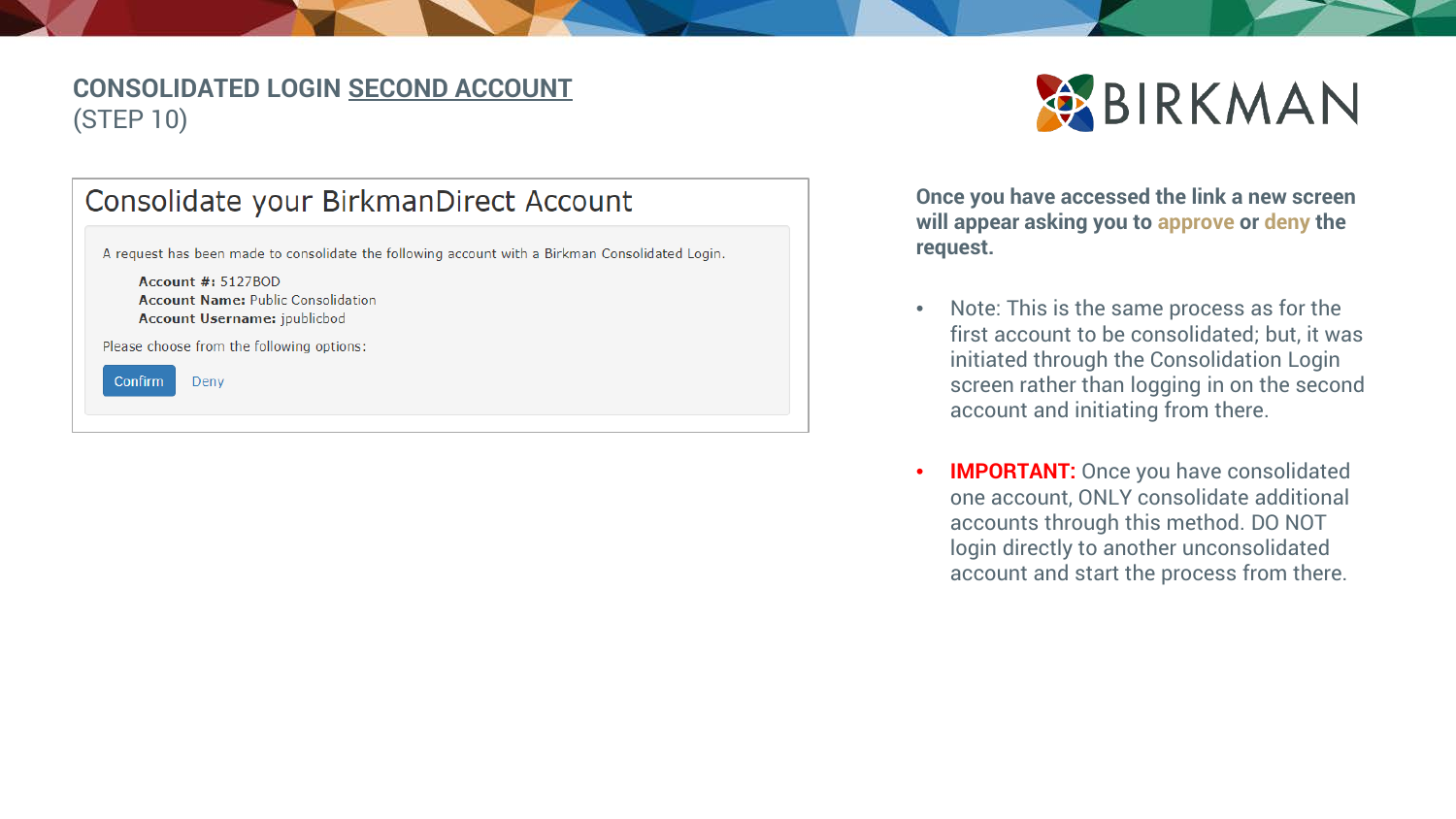#### **CONSOLIDATED LOGIN SECOND ACCOUNT** (STEP 10 - CONFIRMATION)



support@birkman.com

[Dev] Thank you for confirming consolidation of your BirkmanDirect account

Carol Buckner

**SB** 

#### Dear cbuckner@birkman.com,

This is an automated email from BirkmanDirect. This email is to provide proof of record that the following account has been approved for consolidation into a single login for John Public:

- Account #: 5127BOD  $\bullet$
- Account Name: Public Consolidation ٠

Please retain this email for your records.

Thank you,

BirkmanDirect Automated Email System

This is an automatically generated email sent to you by Birkman International Client Relations to provide important information about your account and/or online products and services for which you are registered. Replies to this email will not be received by Birkman. Birkman will never ask for sensitive information through email. If you have any concerns that this or any email is a phishing email, please open a new window in your web browser and type in the URL https://direct.birkman.com and log in to your online account for more information, or contact Birkman International directly.

Again, after the consolidation request has been confirmed by clicking the link and approving the request, an email is sent to the email on file for that account confirming the consolidation.

BIRKMAN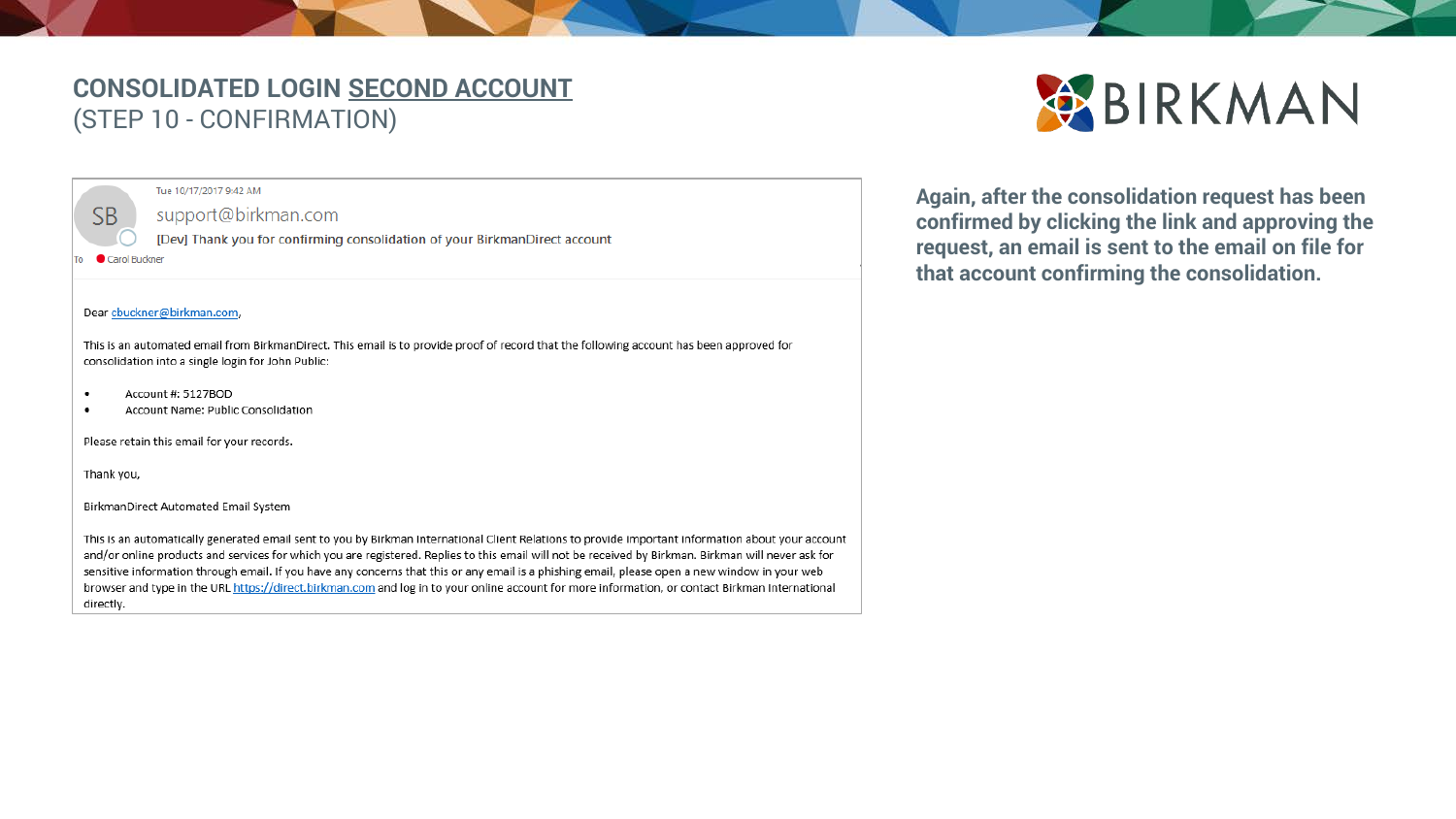### **CONSOLIDATED LOGIN SECOND ACCOUNT** (STEP 11)



#### **CONSOLIDATED LOGINS**

| <b>Public Consolidation</b> | <b>Public Consolidation</b> |  |
|-----------------------------|-----------------------------|--|
| 5127000                     | 5127BOD                     |  |
| Billing ID#: 023324         | Billing ID#: 023324         |  |
| Module: Signature Suite     | Module: Insights            |  |
| Status: approved            | Status: approved            |  |
| Login                       | Login                       |  |
| Remove Account              | Remove Account              |  |

**Now, when you login on BDirect again using your consolidated login credentials (email address and new password), you will be taken to the Consolidated Logins screen where you can choose which account to actually access.**

• **NOTE:** If you are wanting to begin the process again for another account you will need to click login on one of the accounts and then proceed using the steps above.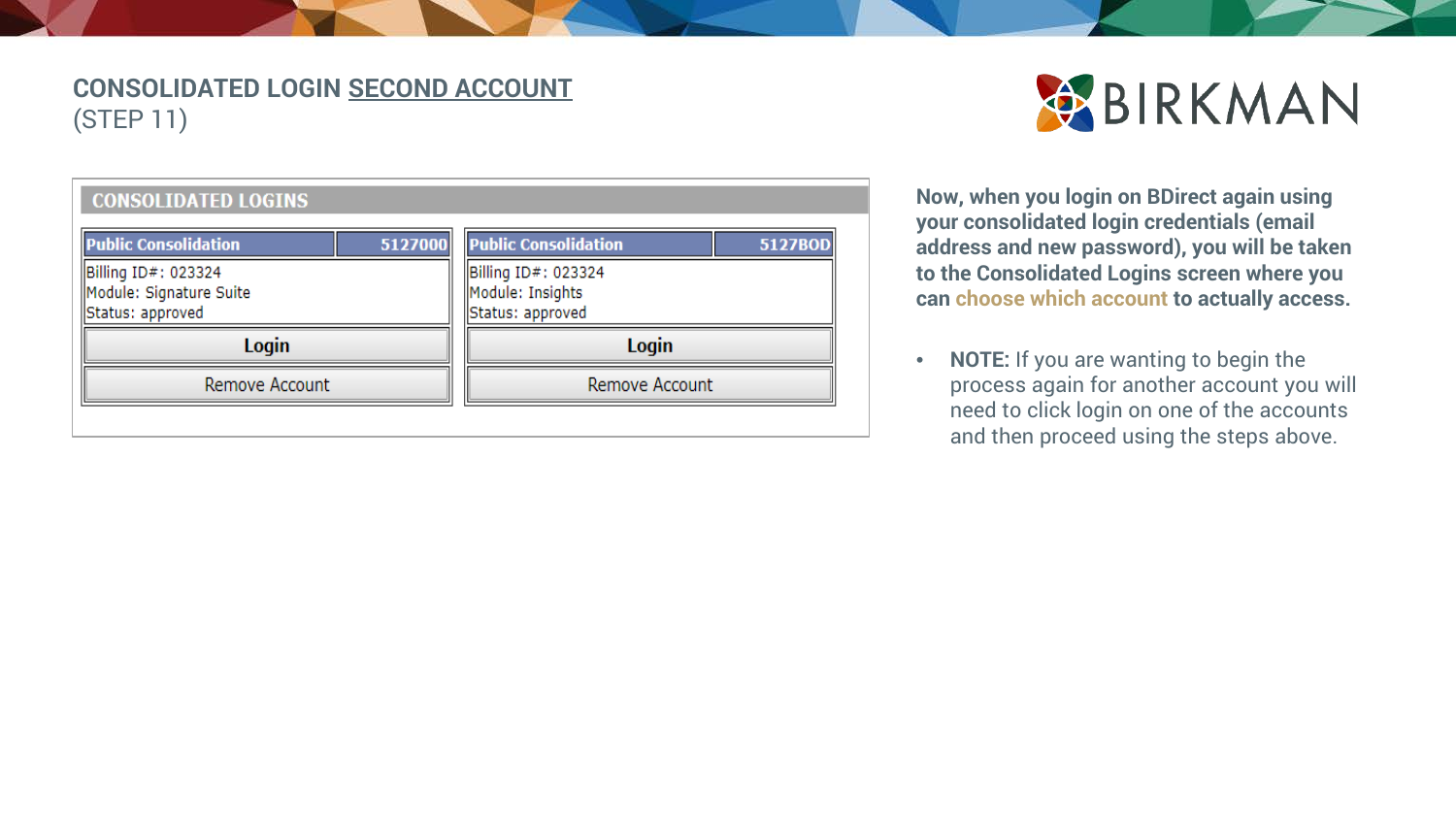### **CONSOLIDATED LOGIN DECLINED REQUEST** (DECLINED REQUEST)

| Consolidate your BirkmanDirect Account                                                                                                                                                                                                                                                                                                                                                                                                                                                  |  |
|-----------------------------------------------------------------------------------------------------------------------------------------------------------------------------------------------------------------------------------------------------------------------------------------------------------------------------------------------------------------------------------------------------------------------------------------------------------------------------------------|--|
| A request has been made to consolidate the following account with a Birkman Consolidated Login.<br>Account $\#$ : 5127BBS<br><b>Account Name: Public Consolidation</b><br><b>Account Username:</b> jpublicbasics<br>Please choose from the following options:<br>Deny<br>Confirm                                                                                                                                                                                                        |  |
| Thu 11/2/2017 2:38 PM<br>SB<br>support@birkman.com<br>[uatdirect] [Dev] Thank you for denying consolidation of your BirkmanDirect account<br>Carol Buckner                                                                                                                                                                                                                                                                                                                              |  |
| Dear cbuckner@birkman.com,<br>This is an automated email from BirkmanDirect. This email is to provide proof of record that the following account has been denied for consolidation into a single login<br>for John Public:<br>Account #: 5127BBS<br>٠                                                                                                                                                                                                                                   |  |
| Account Name: Public Consolidation<br>٠                                                                                                                                                                                                                                                                                                                                                                                                                                                 |  |
| Please retain this email for your records.                                                                                                                                                                                                                                                                                                                                                                                                                                              |  |
| Thank you,                                                                                                                                                                                                                                                                                                                                                                                                                                                                              |  |
| BirkmanDirect Automated Email System                                                                                                                                                                                                                                                                                                                                                                                                                                                    |  |
| This is an automatically generated email sent to you by Birkman International Client Relations to provide important information about your account and/or online<br>products and services for which you are registered. Replies to this email will not be received by Birkman. Birkman will never ask for sensitive information through<br>email. If you have any concerns that this or any email is a phishing email, please open a new window in your web browser and type in the URL |  |

https://direct.birkman.com and log in to your online account for more information, or contact Birkman International directly.

BIRKMAN

**If, for some reason, a manager does not confirm the request and clicks DENY, two emails are sent. One to the requestor and one to the manager on the account (which may be the same person/email address).**

• Shown here is the email is a record of the denial which is sent to the manager of the account.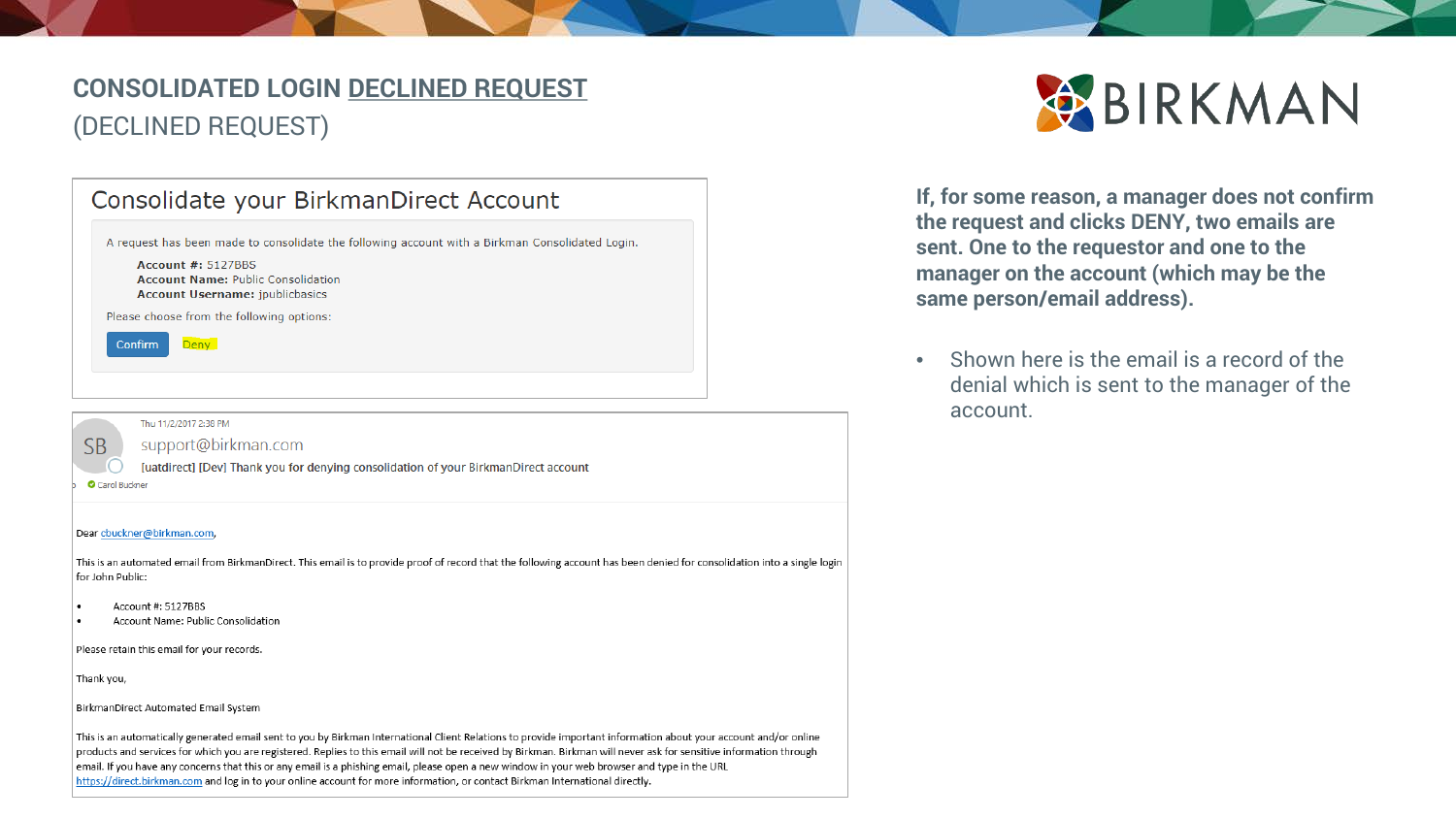### **CONSOLIDATED LOGIN DECLINED REQUEST** (DECLINED REQUEST – CONT.)

From: <support@birkman.com>

Date: November 2, 2017 at 2:38:16 PM CDT To: <br />
fo: <br />
com> Subject: [uatdirect] [Dev] Your BirkmanDirect account consolidation request has been denied

Dear Dilek Er,

This is an automated email from BirkmanDirect. Your request to consolidate the following account has been denied:

 $\bullet$  Account #: 5127BBS

• Account Name: Public Consolidation

If you feel this denial has been in error, please contact Birkman Support (support@birkman.com).

Please retain this email for your records.

Thank you,

BirkmanDirect Automated Email System

This is an automatically generated email sent to you by Birkman International Client Relations to provide important information about your account and/or online products and services for which you are registered. Replies to this email will not be received by Birkman. Birkman will never ask for sensitive information through email. If you have any concerns that this or any email is a phishing email, please open a new window in your web browser and type in the URL https://direct.birkman.com and log in to your online account for more information, or contact Birkman International directly.



Shown here is a copy of the second email that informs the requestor that their request was denied.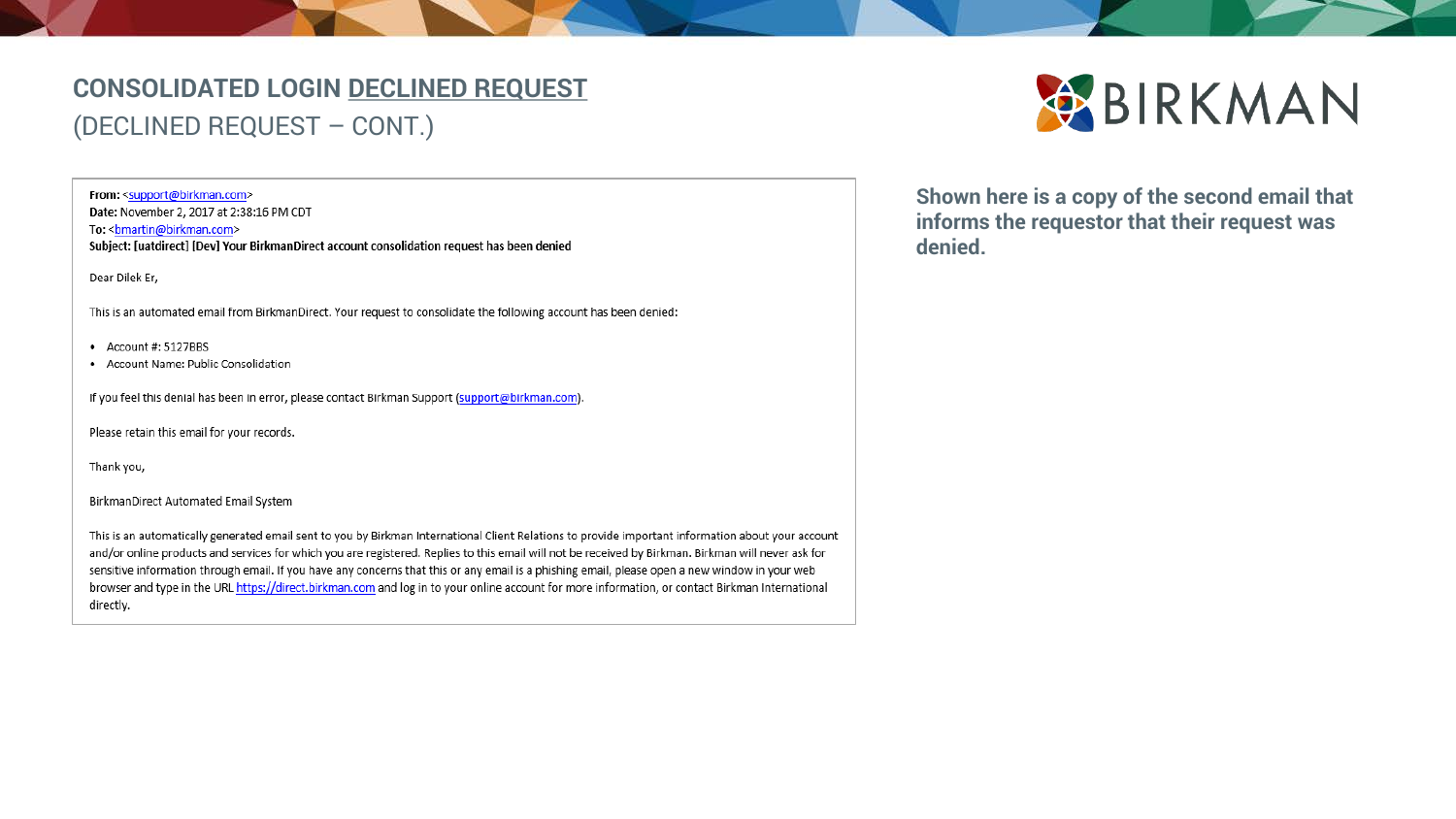### **CONSOLIDATED LOGIN**



### **Important Points to Remember**

- The databases of the accounts are NOT co-mingled. You will still need to choose which account you want to work in once you have logged in using the consolidated login credentials.
- Invoices will remain separate. To make an online payment you will need to access each account to view and pay invoices.
- This feature does NOT impact the transfer/copy process of moving reports between accounts.
- The Birkman Learning System (BLS) must still be accessed by going to learning.Birkman.com.

This process can be continued for all of your BirkmanDirect accounts.

If you need assistance at any point in the process, contact [support@birkman.com](mailto:support@birkman.com) or call 713-623-2760.